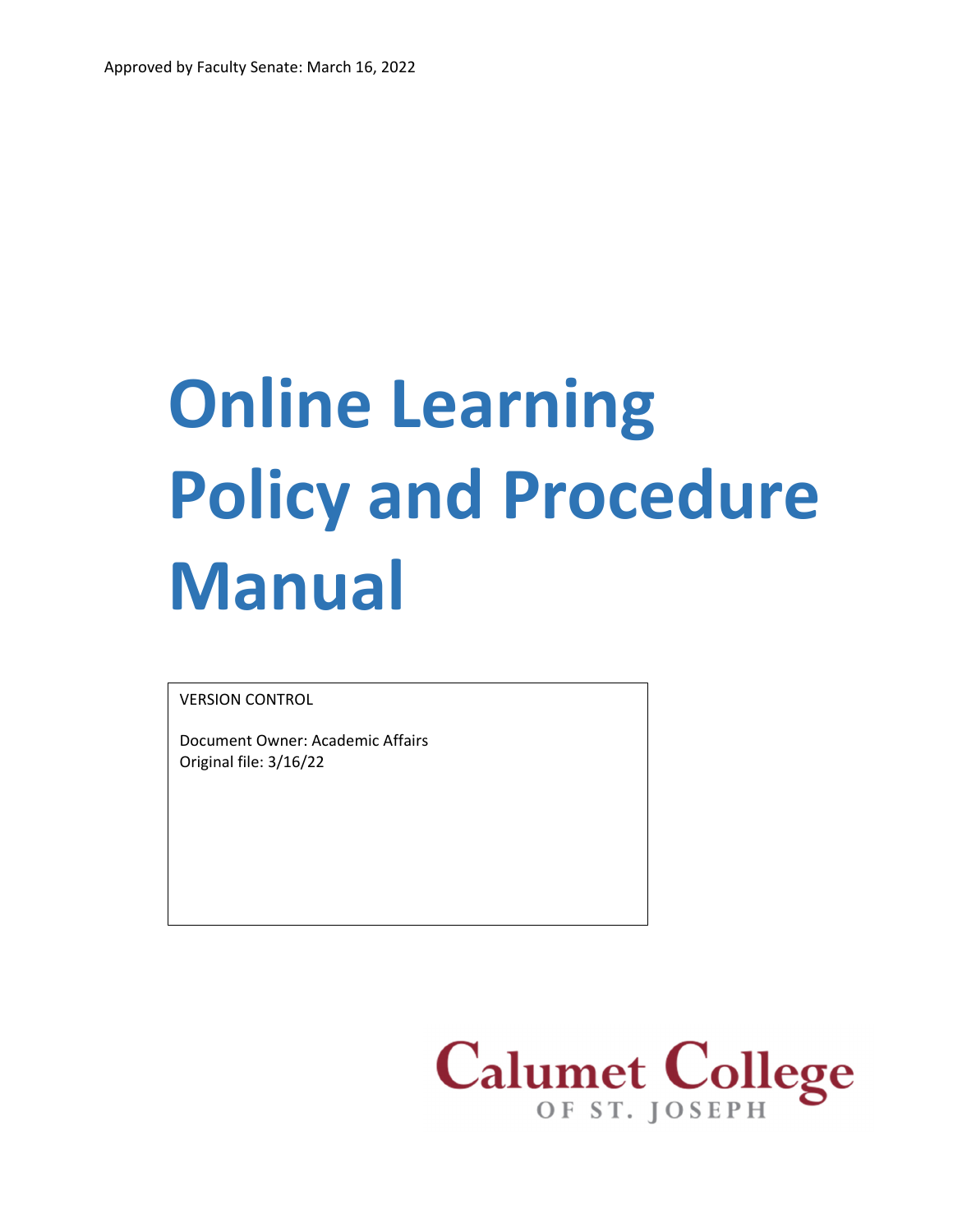# Contents

| Once the course is developed, the course must be approved by the Program Director, Department |  |
|-----------------------------------------------------------------------------------------------|--|
|                                                                                               |  |
|                                                                                               |  |
|                                                                                               |  |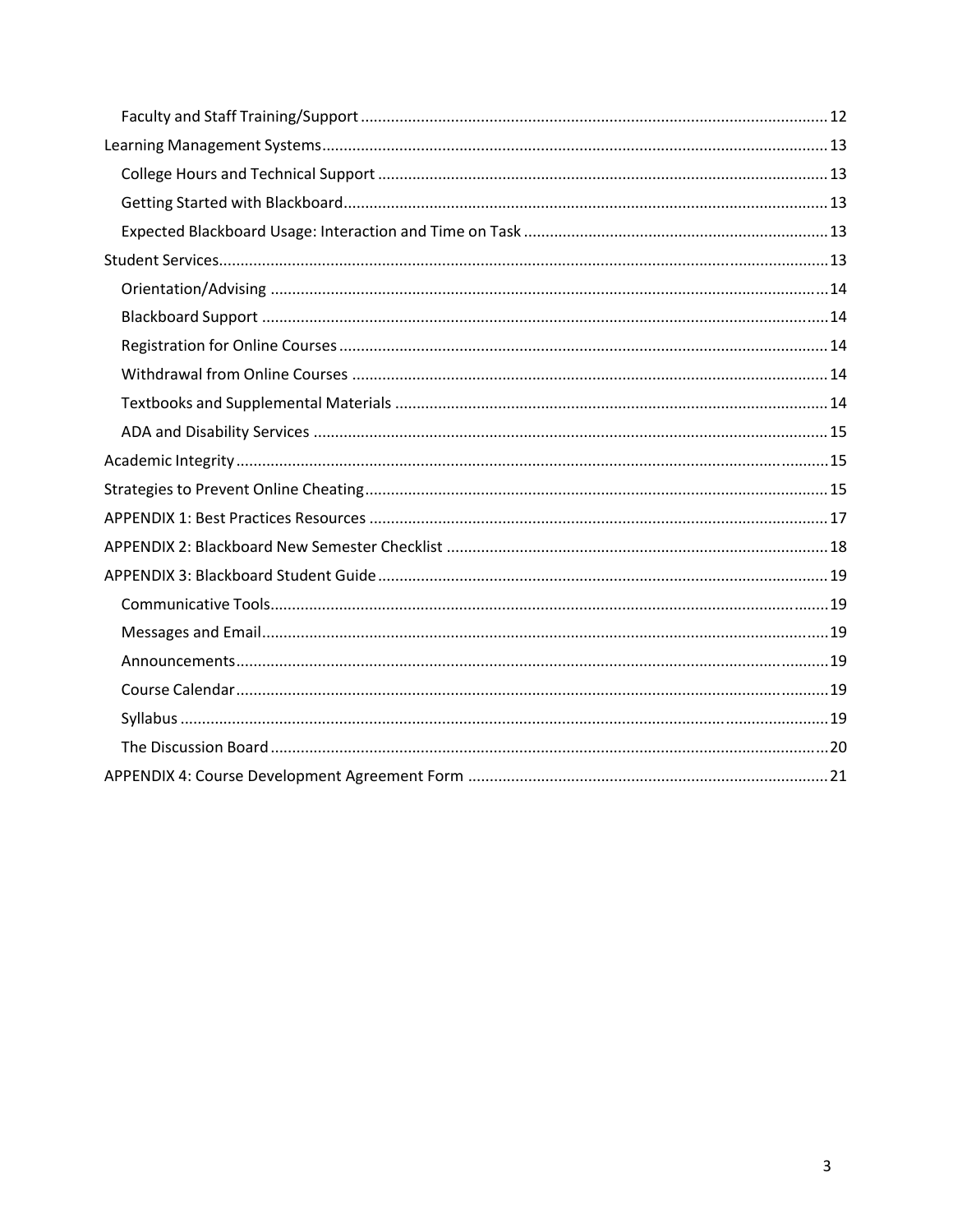# CALUMET COLLEGE OF ST. JOSEPH ONLINE LEARNING POLICY AND PROCEDURE MANUAL

# **Introduction**

Calumet College of St. Joseph is a Catholic institution of higher learning dedicated to the academic, spiritual, and ethical development of undergraduate and graduate students. Informed by the values of its founding religious community, the Missionaries of the Precious Blood (C.PP.S.), the College promotes the inherent dignity of all people, social justice, an ethic of service, student empowerment, opportunity, and lifelong learning. Online learning has the potential to help CCSJ strengthen that mission through distance education and e‐learning. Making more courses at CCSJ available in an online format means building more bridges into the community, making the College's coursework more accessible to the student body, and making CCSJ a more viable alternative to prospective students. This manual explains the policies and procedures which will be used in the process of offering and completing online coursework and is written in accord with the Higher Learning Commission's standards and previously existing CCSJ policies.

## **Purpose**

CCSJ plans on growing online course offerings to provide educational opportunities to as many people as possible. With the proper policies and procedures in place the College can offer the same quality experience students receive in the traditional classroom online, to a wider audience that benefits from the flexibility online learning provides.

## **Definitions**

In this manual "online learning" courses are considered Blackboard‐based (or other Learning Management System‐based) offerings of courses that can also be offered face‐to‐face. These courses can be offered fully online, with no on‐campus meetings, or in a hybrid format with face‐to‐ face meetings combined with online coursework. The mode of instruction should be explicitly noted on the course schedule.

## **Best Practices**

The policies and procedures put forward here stem from research‐based best practices. CCSJ is committed to providing the same quality curriculum online as it does face-to-face. Further reading on the research and standards used to develop these policies is available in **Appendix 1**.

# **CCSJ's Commitment**

CCSJ is committed to building and maintaining administrative policies and procedures that allow for online learning with an effective and efficient infrastructure, with resources allocated for the benefit of faculty and students.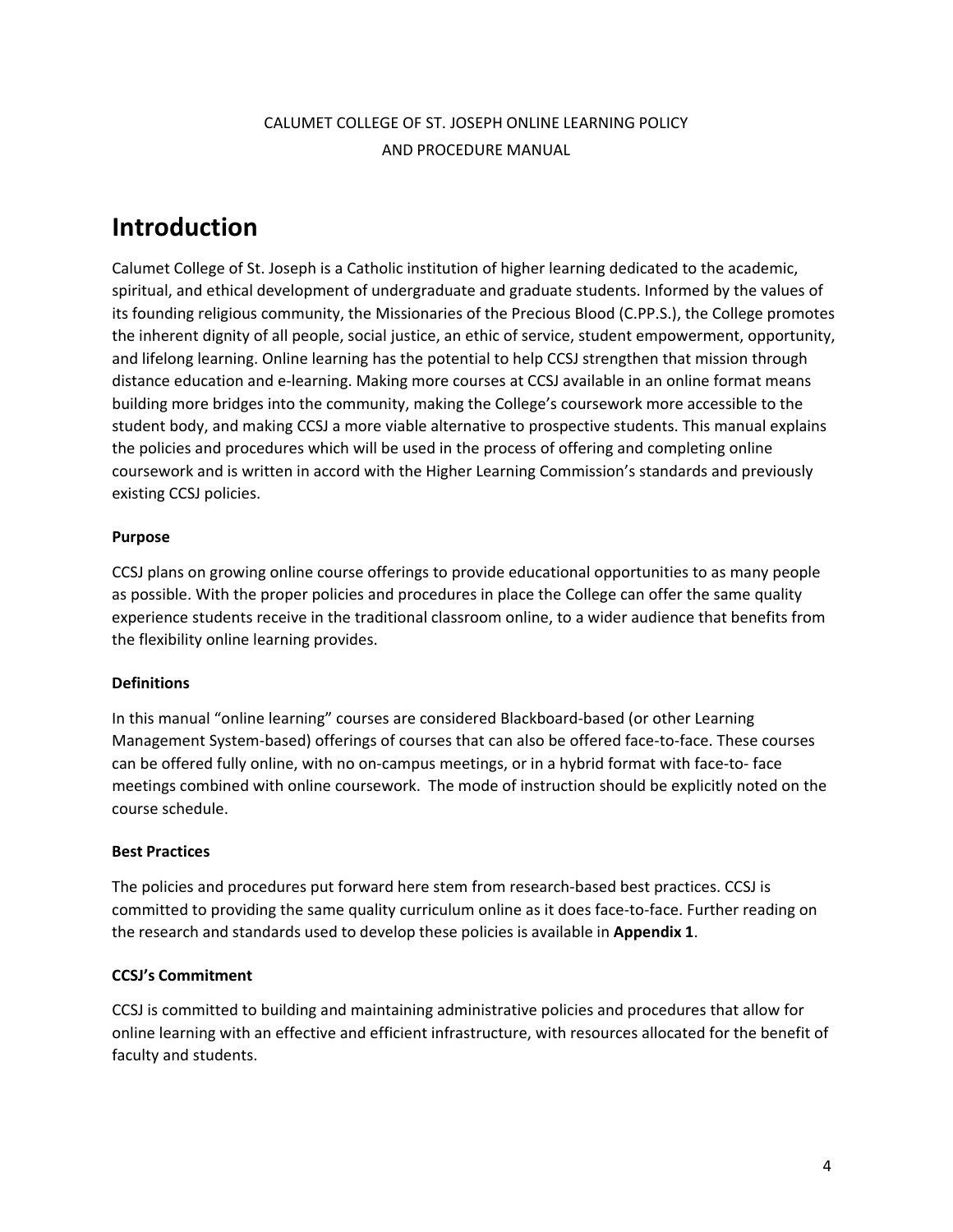# **General Policies**

Whenever possible, the policies and procedures surrounding online learning at CCSJ will reflect the mechanisms of traditional face‐to‐face coursework. However, there will be areas of operation requiring a unique approach for online vs. traditional formats. This manual attempts to clarify those unique situations and also point out where the same policies/procedures can be upheld for both online and face‐to‐face courses.

## **Academic Compliance**

All online learning courses are conducted in accordance with the established policies and procedures of CCSJ as outlined in the current editions of the CCSJ College Catalog, the Faculty Handbook, and the Student Handbook. This includes compliance with all relevant Higher Learning Commission (HLC) criteria.

The Office of the Vice President for Academic Affairs (VPAA), oversees academic review procedures and provides documentation of compliance with various criteria for appropriate accrediting, certifying, and sanctioning bodies. The VPAA's office maintains current copies of criteria and guidelines for these agencies to assist CCSJ's faculty in developing programs that satisfy the relevant standards.

## **Planning Process**

The College carefully reviews the student body's scheduling needs and the appropriateness of course content when selecting courses for an online format. Faculty, in consultation with their department colleagues and the VPAA's office, may propose courses for an online format.

## **Academic Calendar**

Both fully online and hybrid formats will follow the traditional academic calendar dates and can be modified to fit the late-start schedule as well. The refund cut-off dates (as stipulated by the Office of Financial Aid) will remain the same.

## **Course Integrity**

The same standards for admissions, repetition of courses, approving incompletes, grading, earning credits, and degree completion apply to online learning as face-to-face courses. The course goals, learning objectives, skills, and competencies are the same for online courses as they are for the same course face‐to‐face. Additionally, faculty will apply the same standards to coursework and grading for online courses and face‐to‐face, and students should expect to put forth a commensurate level of effort online as in face‐to‐face.

## **Course Ownership**

Ownership of online courses will be in compliance with the College's intellectual property and copyright policy as stipulated by the Faculty Handbook.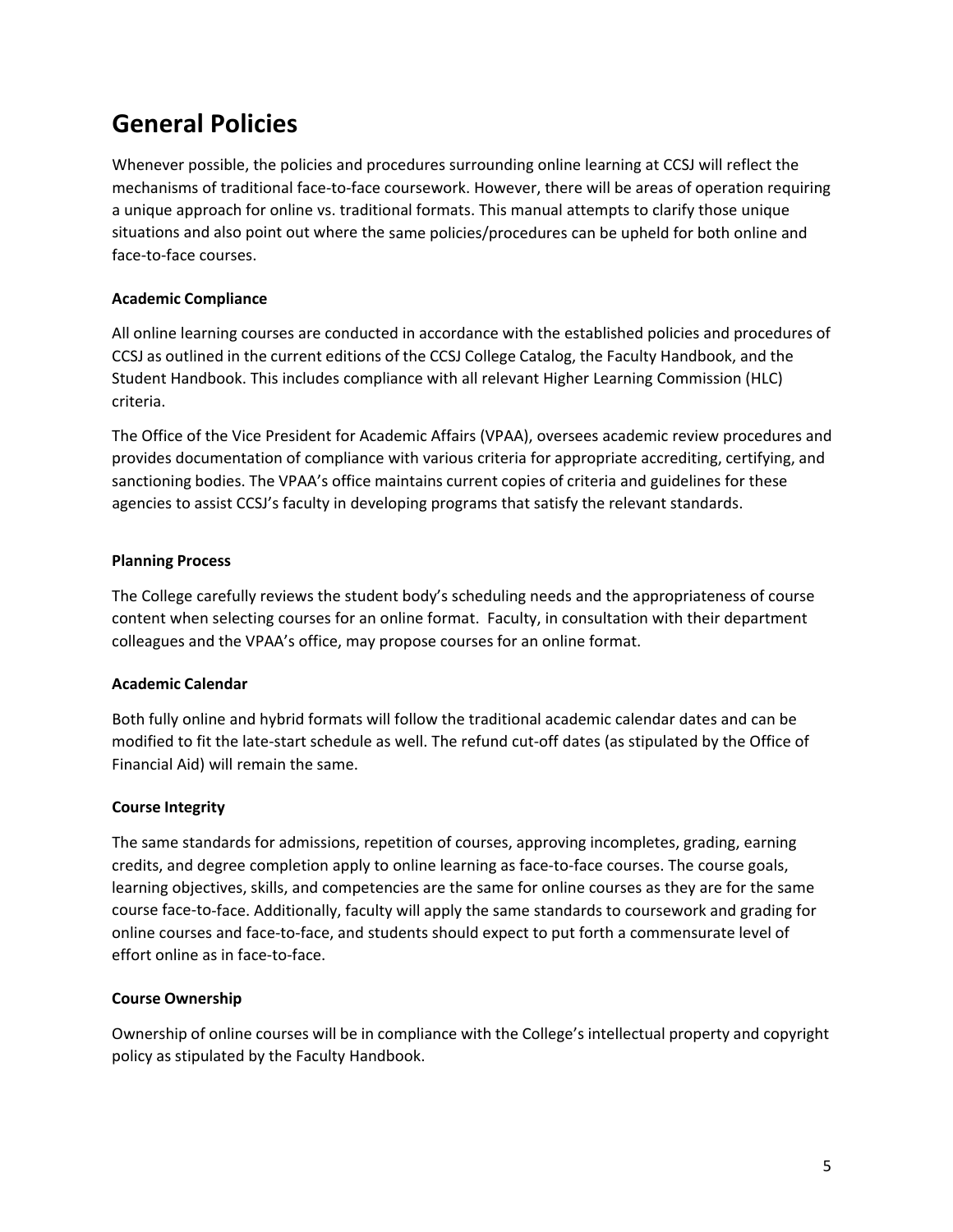#### **Grievance Procedures**

Resolution of disputes regarding academic matters originating from an online course will follow the same grievance procedures as those in the face-to-face format.

## **Financial Aid**

Students taking online courses for credit at CCSJ must meet the same eligibility requirements for financial aid as those taking face‐to‐face courses. Financial Aid recipients must demonstrate the same satisfactory academic progress in online courses as in face-to-face. After having received aid, withdrawing from an online course has the same negative consequences to a student's aid package as withdrawing from a face-to-face course.

### **Future Online Policy Changes**

The Faculty Affairs Committee will review any future online policy changes and share these changes with the College's Faculty Senate.

# **Roles, Rights and Responsibilities**

A successful teaching and learning experience depends on all parties participating and meeting their responsibilities. Administrators, faculty, and students each have a role to play in maintaining a high‐ quality educational experience, including the unique responsibilities of offering courses in an online setting. The following section establishes what each participant in online learning is responsible for, and their rights in the process.

## **College Administration**

With this manual, CCSJ's administration recognizes the need to continually support its faculty and students in their efforts to teach and learn in an online environment. It is the administration's role to ensure that that potential is reached, and that the College's policies and procedures support the students' efforts to complete their educational goals.

#### **Administration Responsibilities**

- College administrators are responsible for canceling or rescheduling courses based on low enrollment in the same manner as with face-to-face courses.
- Program directors, department chairs, and the VPAA will support and collaborate with faculty in evaluating the results of online classes, just as they do with face-to-face classes.
- Administration will provide ongoing financial, technical, and personnel support for the development, administration, and continuation of online learning options subject to budget constraints.
- Administration will ensure reasonable and adequate access to a range of appropriate academic support servicesand resources.
- Administration will ensure compliance with accrediting agency guidelines.
- Administration will provide a secure digital network that ensures the integrity and privacy of thecommunications and records exchanged.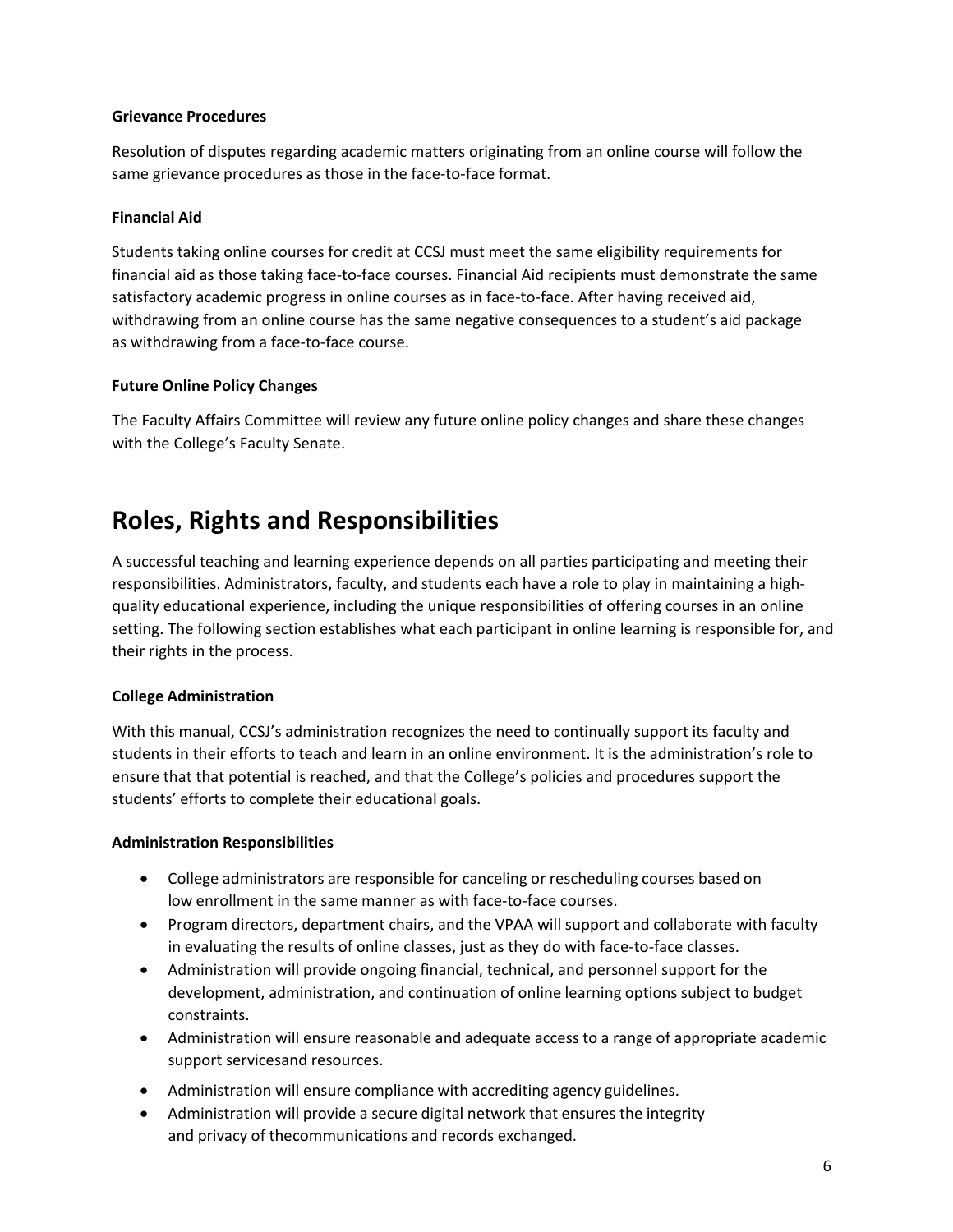- The VPAA, with input for program directors and advising, will assist in the appropriate development and scheduling of online courses.
- Administration will provide academic advisement and technical support to online students.
- The Director of the Academic Resource Center will provide training opportunities for faculty on the use and development of instructional technologies.
- Administration will familiarize all college staff with the relevant online procedures and guidelines.
- Administration will strive to provide adequate online security and fraud prevention systems and practices.
- Program Directors, with VPAA approval, will explicitly note, and share with the Registrar and Academic Advising staff prior to the start of enrollment, the delivery mode of each online class: fully online (with no physical classroom), or hybrid (with a classroom scheduled for face‐to‐face meeting days).

### **Faculty**

Online instruction requires specific attention to the interactive and technological aspects of online learning. The following sections detail specifics unique to online instruction for faculty to use as guidelines in their online coursework.

### **Faculty Rights/Responsibilities**

- A faculty member assigned an online course has the same freedoms over content and evaluating student progress they would have in a face‐to‐face course.
- A faculty member may suggest the use of a new technology or online tool to help a course meet its learning objectives and request training from the College on said tools.
- The development and teaching of any online course is part of the faculty member's workload; in the event an overload is created, the approval procedure is the same as for a face-to-face course.
- A faculty member may define what "participation" in an online course means for each section of a class taught by the individual instructor, as long as that definition is clearly spelled out to the enrolled students via the course syllabus.
- Faculty will follow the College's guidelines and established practices for development, scheduling, and conducting online learning courses.
- Faculty will complete at least one formal online instruction training as provided by the College unless they have prior experience with the online format considered acceptable by the program director and VPAA.
- Faculty will design/adapt individual course instruction to meet the same standards and criteria set fortraditional face‐to‐face courses.
- Faculty will ensure online course's syllabus is developed prior to the start of its initial semester and posted on Blackboard prior to the start date of each course.
- Faculty will provide for and maintain substantive and regular interaction with online learning students.
- Faculty will observe copyright laws and guidelines as they pertain to the internet, the World Wide Web,software, and the use and reproduction of materials.
- Faculty will participate in the College's evaluations of online learning.
- Faculty will complete the same mid-term grade reporting and early alert requests for non-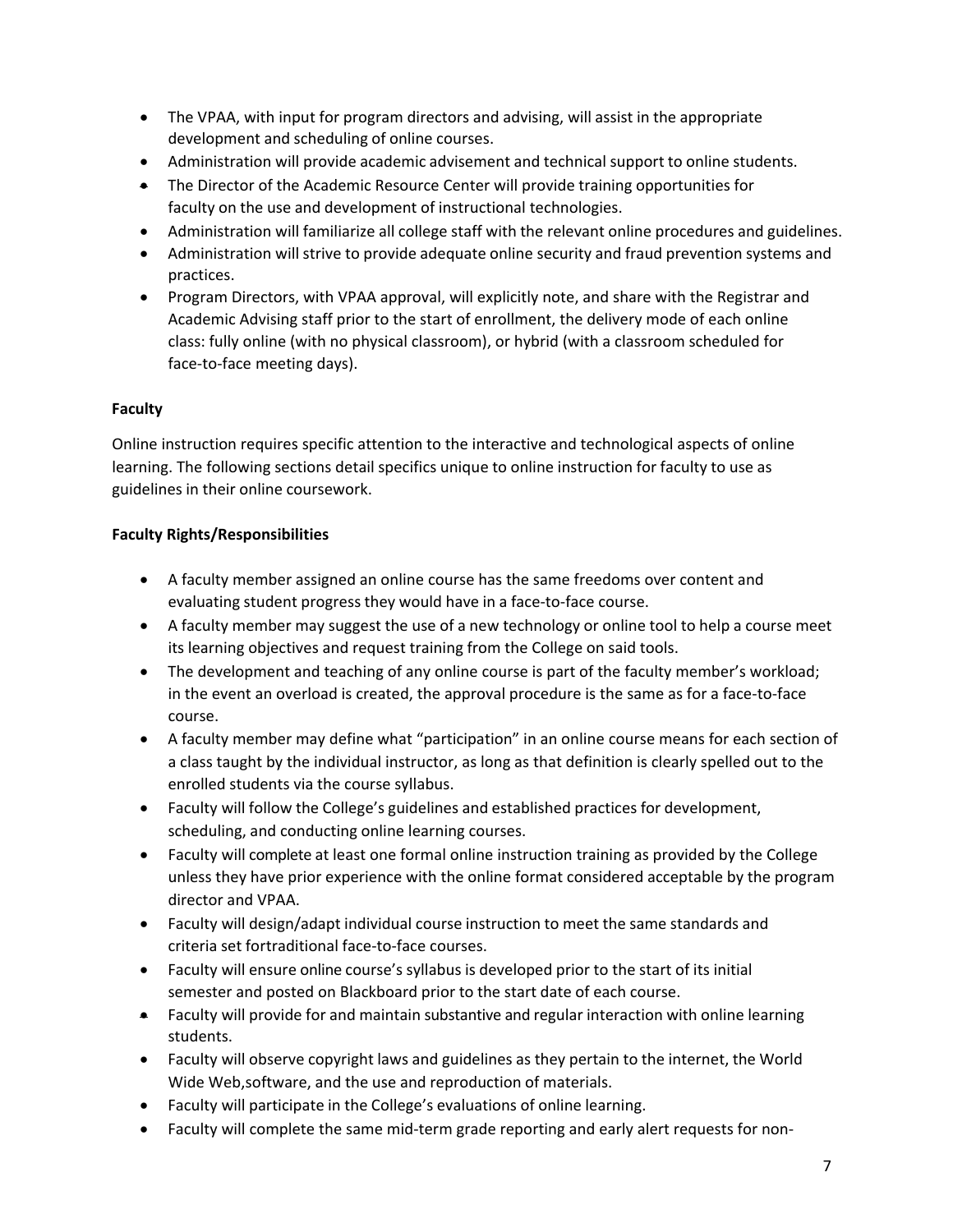attending students as expected for face‐to‐face courses.

- Faculty will respond to student contact within 24 hours (unless otherwise specified on the syllabus and excepting weekends, breaks, and holidays) once class has started.
- Faculty will be flexible with regards to technology upgrades and disruptions that might occasionallyinterfere with assignment deadlines.
- Faculty will keep any records/correspondence resulting from a course for in the same way as required forface‐to‐face courses.

## **Students**

The student experience in an online course is different from that of a traditional face‐to‐face environment. The format can make scheduling easier for students but also comes with its own unique challenges to overcome. The following sections set guidelines for students to be successful online.

An online course experience is very different from an experience in a face-to-face course. Although scheduling and participation in an online course can be convenient for a student the participation in an online course offers some unique challenges. The following sections contain guidelines for student success in an online course.

### **Student Rights and Responsibilities**

- Students can expect the same high‐quality educational experience in an online environment as in a traditional format.
- Students will complete a course that counts for the same number of credit hours and has the same transferability as its face-to-face equivalent.
- Students will have the same access to CCSJ support services while in an online environment as when taking a face‐to‐face course.
- Students will self‐assess their level of technological skills and secure access to adequate computer facilities required for an online learning course.
- Students will determine, in consultation with their Academic Adviser, that the course meets their degree requirements.
- Students will thoroughly read and understand the course syllabus and the instructor's expectations for the course.
- Students will assume responsibility for contacting assigned the instructor when they have questions or concerns related to a course.
- **Students will meet all assigned coursework deadlines.**
- Students will participate in end-of-semester course surveys.
- Students will follow all relevant college guidelines, including the code of conduct and academic integrity policy.
- Students will observe copyright laws and guidelines as they pertain to the Internet, any software used, and the use and reproduction of materials under the College's Copyright and Peer‐to‐Peer File Sharing Policy.
- Students will ensure that once they connect to an online course using their CCSJ ID and password, thatinformation should not be shared with anyone. An enrolled student should not allow any other person, including family members, to log into their online course for any reason.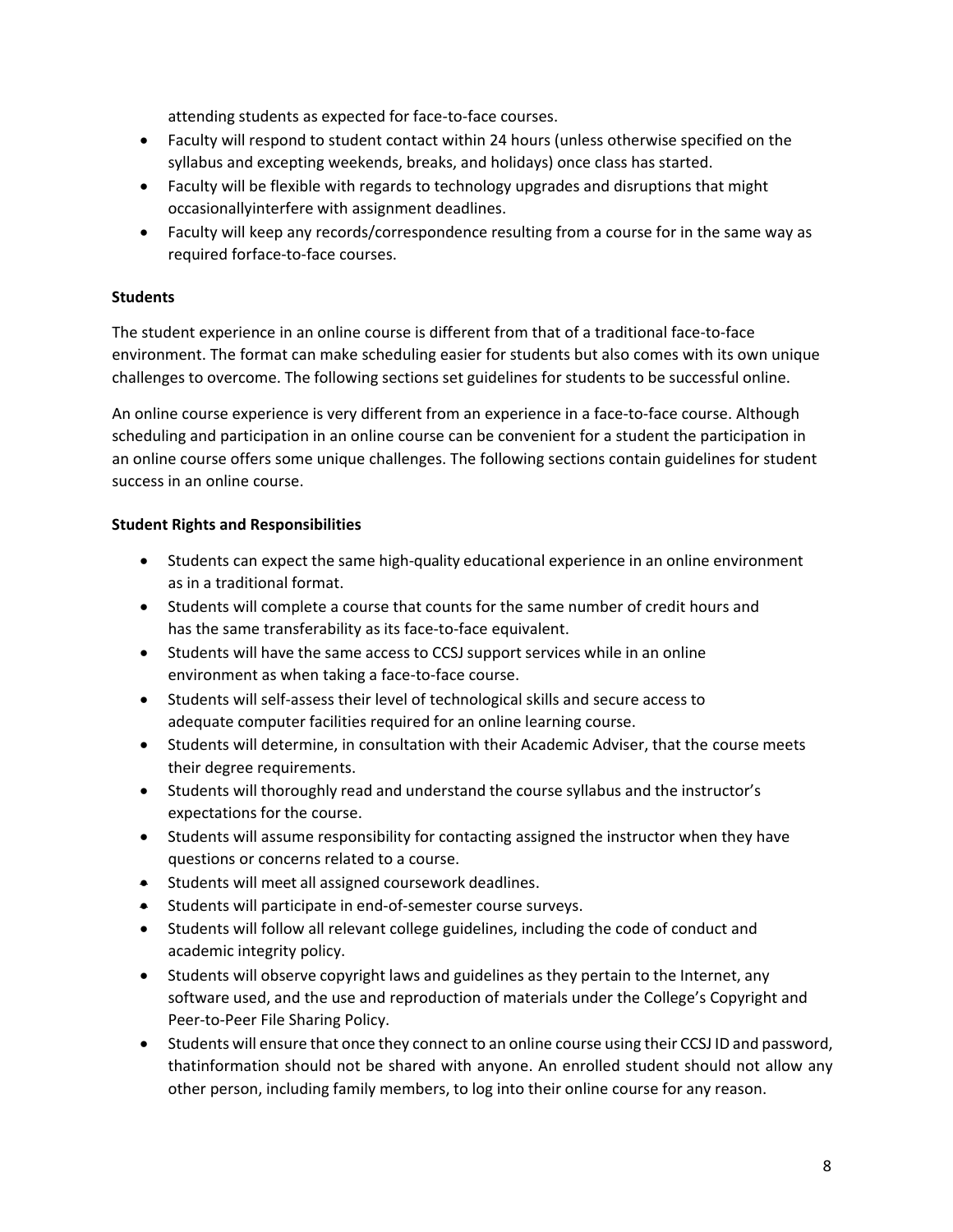# **Assessment and Evaluation**

Evaluating and assessing both individual courses and the entirety of CCSJ's online offerings is an important part of ensuring a high‐quality educational experience for all parties. The delivery and collection methods for conducting online course assessments will mirror face‐to‐face assessment as much as possible.

## **Need for On‐line course/development**

Online course development and scheduling is a collaborative effort between the VPAA and Program Directors and will be based on projected enrollment numbers, focusing on maintaining enrollments capable of sustaining repeated course offerings. Enrollments for courses will be monitored over time for planning purposes.

### **Faculty Evaluation**

The results of online classes will be treated on an equal basis with results of traditional face‐to‐face classes.

### **Student Feedback**

Online students will complete end‐of‐semester surveys. Instructors will report on survey results from both online and face‐to‐face classes in their annual self‐evaluations.

# **Credit Hour Policy**

The Federal Credit Hour definition is as follows: One hour (50 minutes qualifies as an hour) of classroom or direct faculty instruction and a minimum of two hours of out‐of‐class student work each week for approximately fifteen weeks for one semester or a trimester hour of credit, or ten to twelve weeks for one quarter hour of credit, or the equivalent amount of work over a different amount of time; or at least an equivalent amount of work as required in paragraph (1) of this definition for other activities as established by an institution, including laboratory work, internships, practica, studio work, and other academic work leading to the award of credit hours.

CCSJ accepts the federal credit hours definition and awards credit hours according to commonly accepted practices in higher education. The College awards credit consistently across all delivery formats. For face‐to‐face courses, one semester hour of credit is awarded for one 50‐minute period for 15 weeks and at least 30 hours of additional, outside of class time, homework. Online or hybrid courses will cover the same material in the same depth (i.e., the same "total effort") as a face‐to‐face version of the same course, as evaluated by the department and college.

Specifically, the College requires that students in an asynchronous online or hybrid courses perform the same amount of work as they would in a face-to-face course. Where no face-to-face equivalent of online or hybrid course exists, a student's "total effort" will equate to the "total effort" he or she would exert if he or she were in enrolled in a face-to-face course.

That is to say, a student enrolled in a three‐credit, asynchronous online course is required to complete 135 hours of coursework (i.e., the equivalent of 45 hours of face‐to‐face instruction, and 90 hours of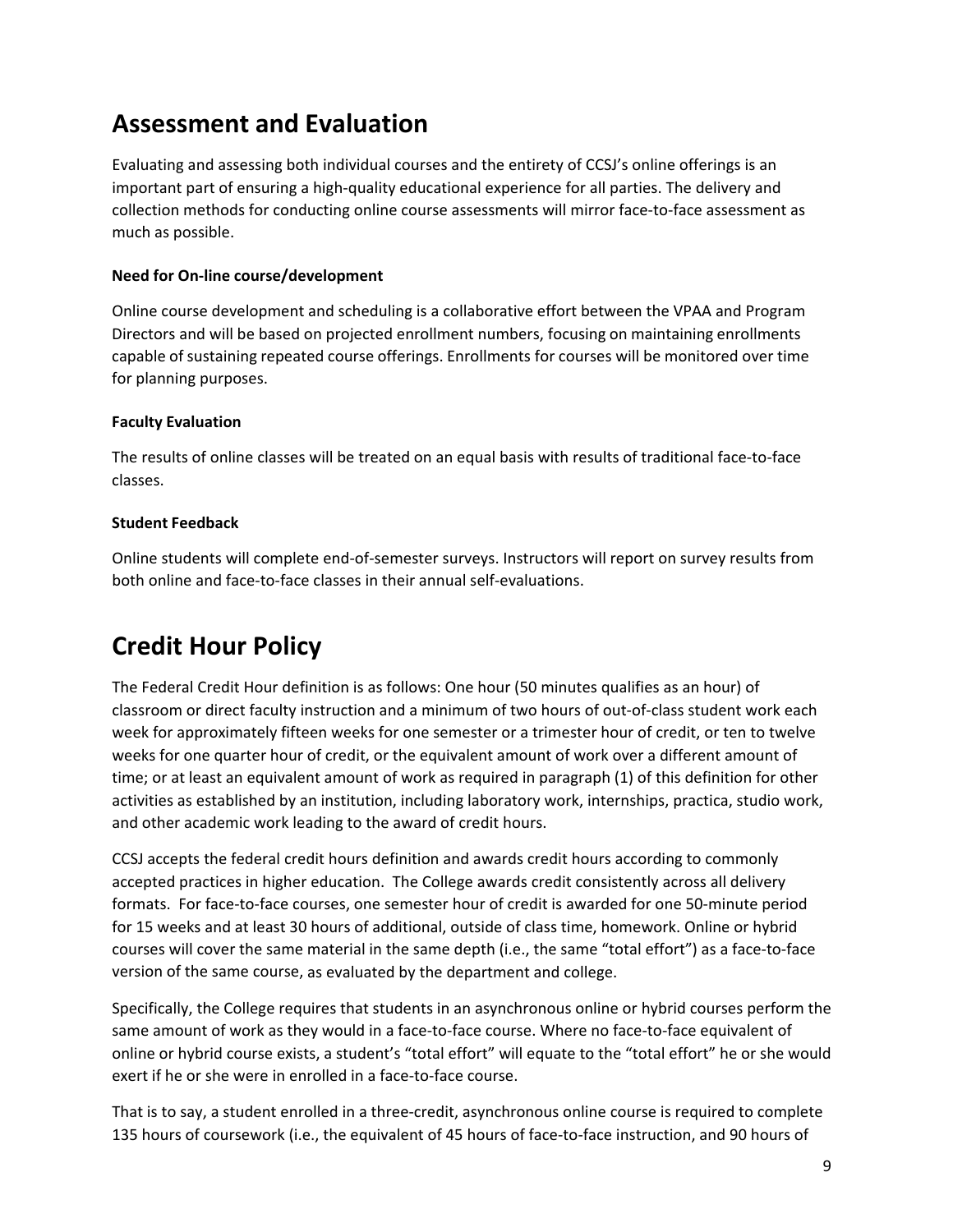out‐of‐class, face‐to‐face homework).

# **Credit Hour Compliance Planning**

To aid in the proper course development planning for online and blended courses, CCSJ has adopted the use of the Credit Hour Compliance Planning form, which can be downloaded here:

#### Access the form

(form is view only—users should open the form and save a copy to their personal machines)

Users will input course identifiers, planned instructional time as referenced against the College catalog and schedule of courses and direct/indirect planned instructional activities. The spreadsheet will calculate hours and activities to determine if minimum instruction time compliance is met as indicated in field F13. Department Chairs and Program Directors will use the planning tool as a guide to assist in the planning and improvement of online and blended instruction. A copy of each completed form will remain on file for all active online and blended courses and will be updated as necessary when curriculum for said courses changes.

# **Instructional Design and Online Course Development**

CCSJ is committed to assuring that students get the best possible on‐line learning experience. To that end the Academic Resources Center Director is available to assist faculty with strengthening online course offerings by assisting with the online course development process.

The Academic Resources Center Director is available to conduct training workshops, and one‐on‐one consultations with faculty seeking to incorporate instructional technology in their curriculum.

The Academic Resources Center Director is also available to assist faculty in detecting and eliminating plagiarism, using technology to prevent cheating in an online delivery, and incorporating information literacy resources into instruction.

#### **Academic Resources Center Director**

The Director of the Academic Resources Center is available to support faculty in the effective use of technology in teaching and learning. This includes conducting training workshops for faculty and providing group or one‐on‐oneconsultations with faculty seeking to incorporate new or different educational technology into the course. The Director is also available to assist faculty in detecting and eliminating plagiarism, using technology to prevent cheating in an online delivery, and incorporating information literacy resources into instruction.

The Academic Resources Center Director can assist in developing course materials, assist with the transition of materials to an online delivery, to troubleshoot any issues during development or delivery, and as directed by the assigned faculty member make updates to the final product for as long as the course is offered online.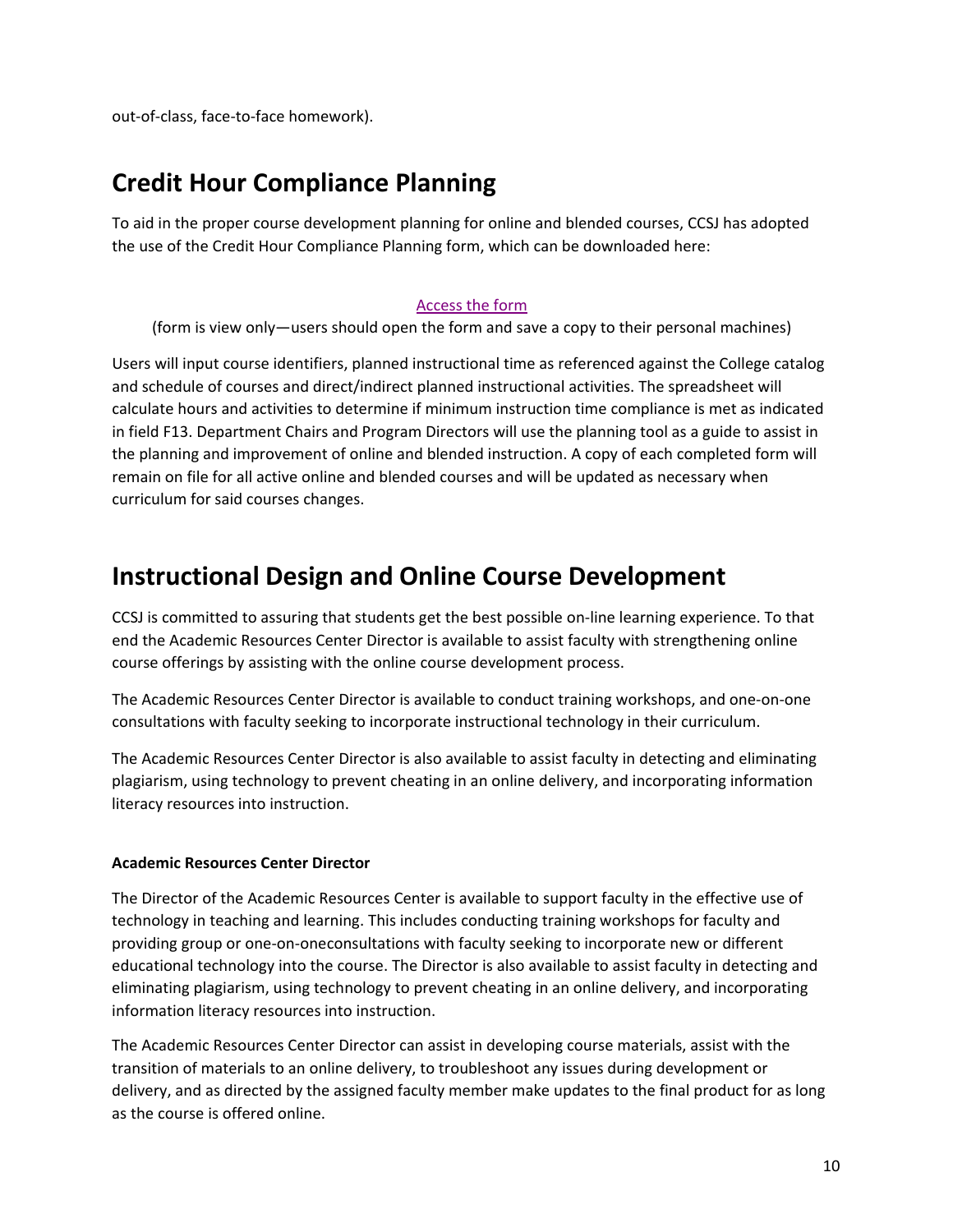#### **Course Development Agreement**

Faculty preparing to develop an online course are reminded of the services available from the Academic Resources Center. Requirements for assistance from the Academic Resource Center are as follows.

- The course in question will be listed as online or hybrid in the course catalog.
- Faculty must offer the course through Blackboard.
- Faculty may participate in customized training/consultation by the Director, Academic Resources Center as necessary.
- Faculty must agree to deliver their course content on schedule to the Director, Academic Resources Center to facilitate a development process capable of course delivery for the semester as planned.
- The development team for the course under development (consisting of the faculty member and, if applicable, Director, Academic Resources Center) will report on progress to the VPAA's office.
- Faculty should encourage student feedback about the course design itself at the end of the semester in addition to the typical assessment of content and instructor.

Once the course is developed, the course must be approved by the Program Director, Department Chair, and VPAA (see form in **APPENDIX 4**).

#### **Online Course Framework and Quality Standards**

In the interest of supporting continuity, consistency, and ease of use for students, new online courses will start from a framework template used to populate the faculty-provided content in Blackboard. Once the design team agrees on the framework, the Director, Academic Resources Center will facilitate the faculty member implementing this framework in their course. Each individual framework can be modified according to the needs of a course but the suggested format with a minimum of the following subsections is below (5.3.1) with the individual lesson framework (5.3.2)as well.

This framework is intended to leverage instructional technology into an online course with regular and substantive interaction between the students and instructor. CCSJ's face-to-face coursework has set a high standard for courses that engage students in active learning and the online coursework will be held to the same quality standards using this framework and other evaluative criteria.

#### **Dashboard Tools**

- Announcements
- Bookstore & Digital Bookshelf
- Calendar- My Blackboard
- Calendar- CCSJ Institutional
- CCSJ Email Login
- Grades
- Schedule Tutoring Appointment
- Settings & Password
- Specker Library
- Student Success Center
- Writing Center Paper Drop Off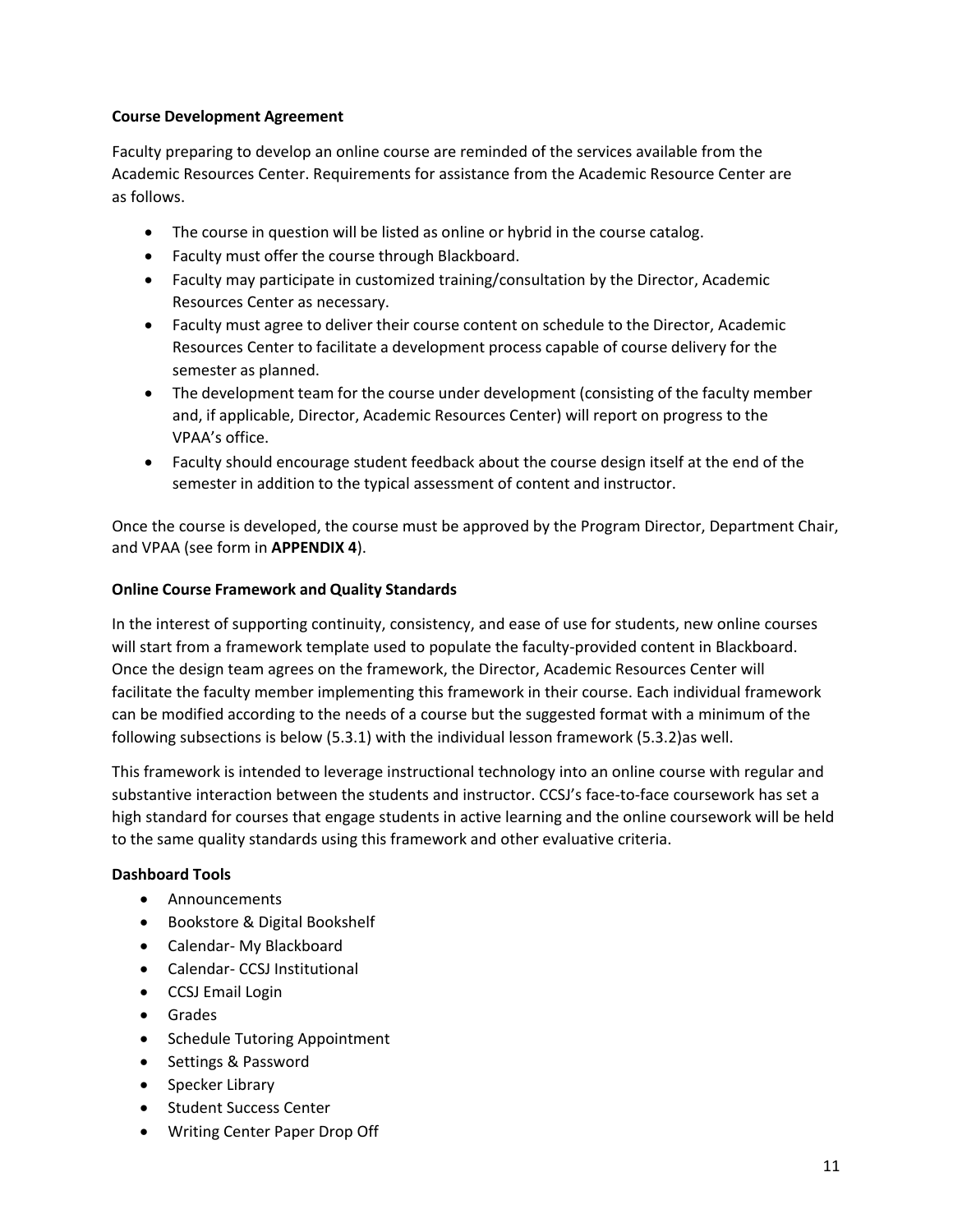Zoom

#### **Individual Module/Lesson Structure**

- Introduction/Overview
- Stated Learning Objectives
- Standards
- Content (multiple formats: recorded lecture, readings, etc)
- **•** Interactive Activities
- Assignments
- Due Dates
- Point Values in Module

### **Materials needed in the initial development to be submitted**

- Course learning outcomes
- Course syllabus, digital and paper
- Major assessments and other assignments currently used
- List of standards addressed in the course
- Tentative spreadsheet listing each class meeting's lesson plan, and the preferred delivery strategy for each

### **Faculty and Staff Training/Support**

The Director, Academic Resources Center will support and train faculty in the implementation of the best practices and standards adopted by the College for online teaching. Training, workshops, consultations, and other forms of professional development will be developed to assist the online faculty. The Director, Academic Resources Center may invite experts in thefield or recommend trainings, workshops, and other forms of professional development to enhance faculty and staff competencies in the implementation of online teaching and learning.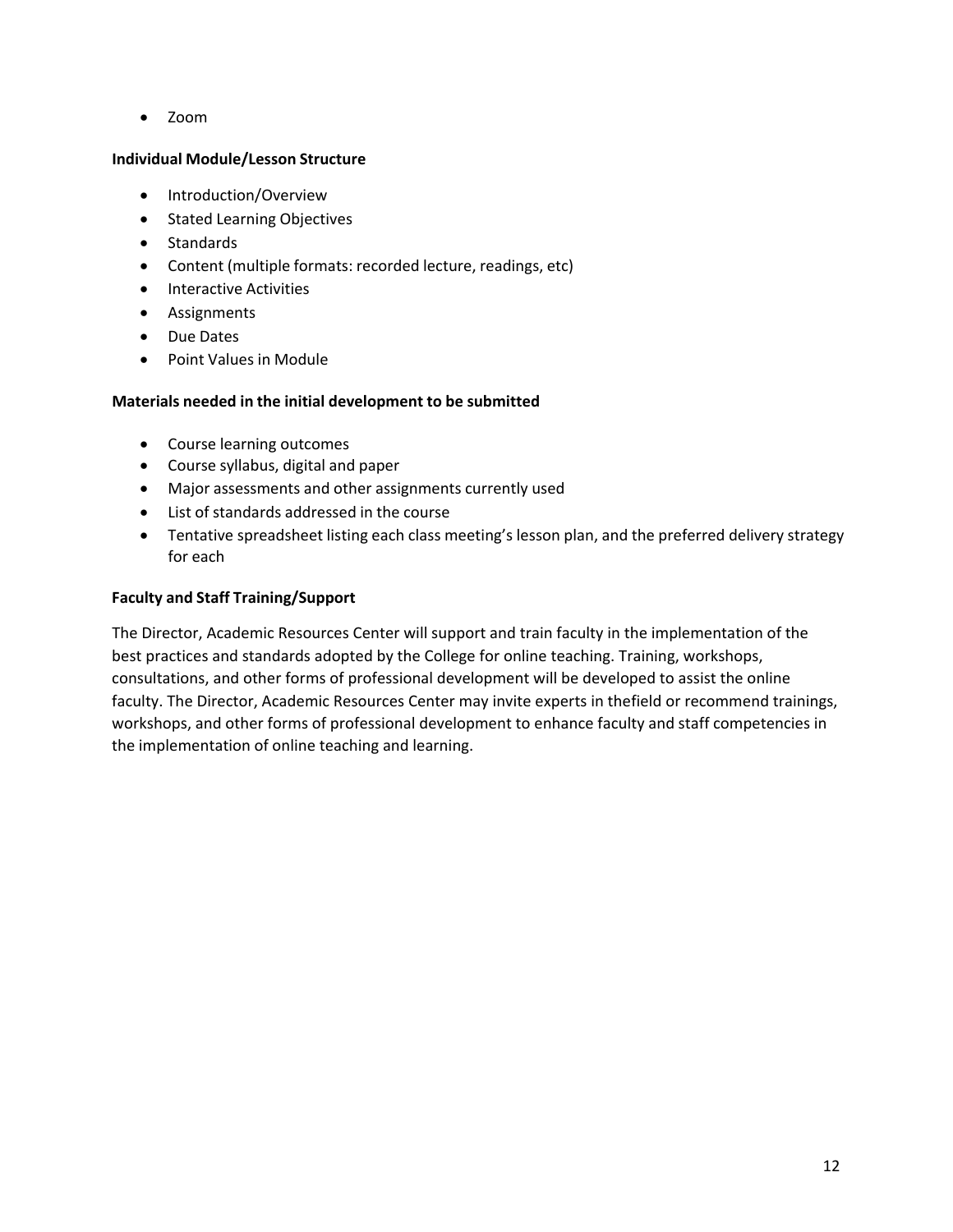# **Learning Management Systems**

Presently, CCSJ uses Blackboard Learn SaaS as the institution‐wide Learning Management System. All new development of online courses at CCSJ will be done using the Blackboard LMS.

## **College Hours and Technical Support**

Although online coursework lets faculty and students approach course content and assignments outside of the traditional college schedule, the College's Computer Services office and technical support staff are not available when the college is not open. The Help Desk staff will respond to assistance requests in the order they are processed through phone or email.

## **Getting Started with Blackboard**

The College offers Blackboard support for both faculty and students. All currently enrolled students and teaching faculty have access to the Blackboard system whether they are taking online courses or not. **Appendix 2** provides the "New Semester Checklist" for faculty new to teaching with CCSJ's Blackboard system.

## **Expected Blackboard Usage: Interaction and Time on Task**

Successful teaching and learning in an online environment depends on a strong sense of community built through interaction between instructors, students, and course content. Blackboard offers tools designed to enhance this sense of community through participation over the length of an online course. Although defining class participation is up to each course's instructor (in accordance with guidelines from the Department of Education), when appropriate that participation should be funneled through one of the many discussion tools at their disposal through Blackboard.

# **Student Services**

CCSJ College provides a comprehensive program of student services, including educational planning, career advising, job placement assistance, financial assistance, veteran services, assistance for students with special needs and disabilities, student activities, and intercollegiate athletics. A full summary of these services can be found in the CCSJ Student Handbook. Online students will have reasonable and adequate access to the services CCSJ provides to support their learning and matriculation; however, not all services are available through fully online options. The following is a summary of services specifically tailored to the needs of online students.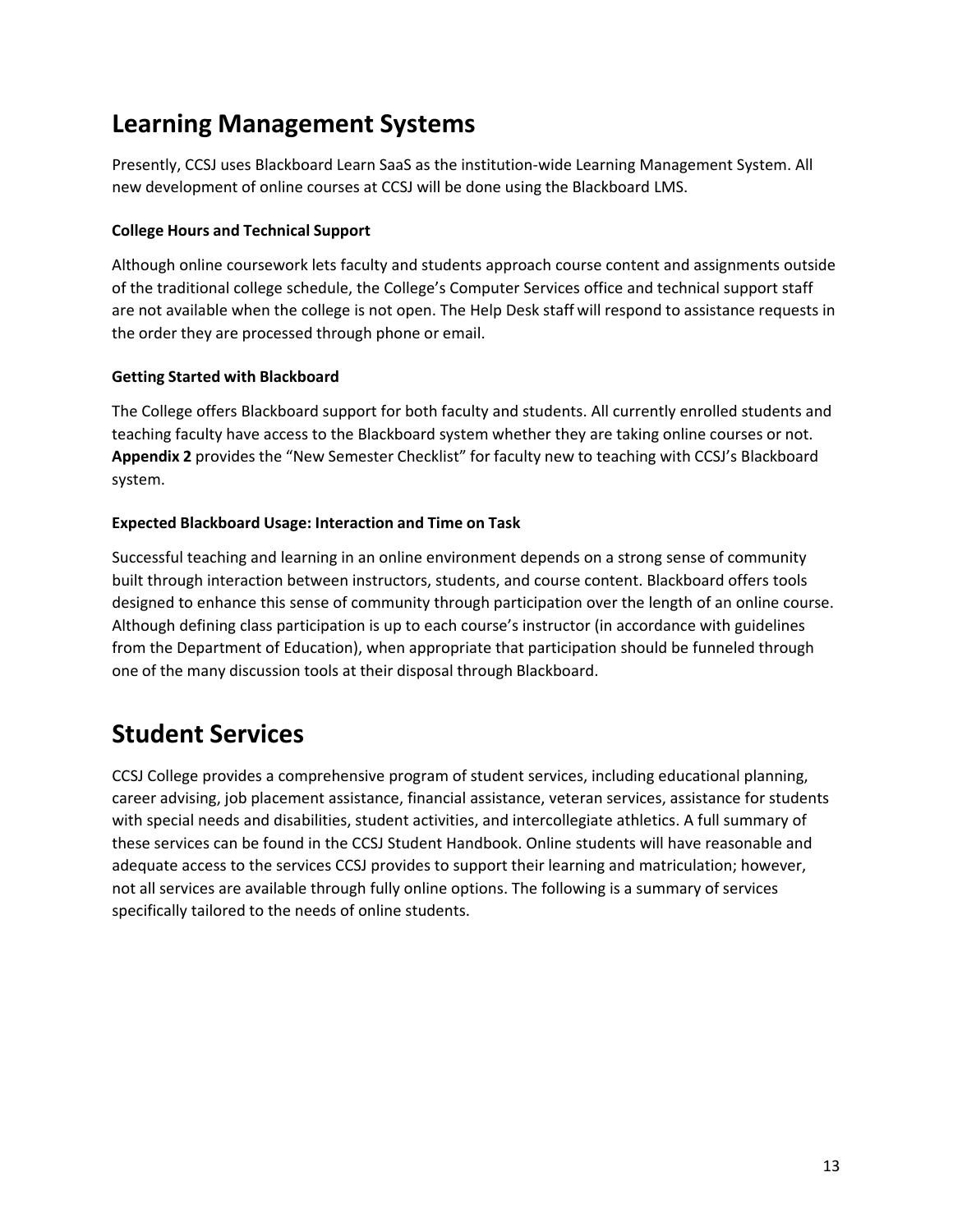## **Orientation/Advising**

CCSJ recognizes the importance of a thorough program of academic advising. While it is ultimately the responsibility of the student to select and follow a program of study that meets their objectives, the College's advising staff are there to assist students navigate their path to matriculation.

#### **Blackboard Support**

In online courses, students are provided with files and other digital content as opposed to in‐person instruction. Submitting assignments and taking tests involve downloading and uploading files via Blackboard, and the College's Computer Services staff is available to provide support. The Blackboard environment provides a number of tools that allow students and instructors to share information, knowledge, and understanding. These may include:

- E-mail / course messaging (via the LMS)
- Announcements
- Course Calendar
- Syllabus
- Discussion Boards

Written and video guides are available to assist students on topics like submitting assignments, taking tests online, creating or replying to discussion board posts, and creating new discussion board threads. The written Help Desk student guides are included in **Appendix 3**.

#### **Registration for Online Courses**

All students are strongly encouraged to meet with an Academic Advisor before registering to ensure appropriate courses are taken. Students planning on taking online courses can meet digitally or over the phone with an advisor.

#### **Withdrawal from Online Courses**

The withdrawal procedure for online courses mirrors that of face-to-face courses. Drop forms are available from the Academic Advising Center and must be filled out in-person. Students receiving financial aid must check with the Financial Aid Office before submitting any drop requests. Students who have not participated by the  $10<sup>th</sup>$  day may be dropped from the course.

*\*Courses shorter than the full 15‐week semester may have different deadlines to withdraw.*

#### **Textbooks and Supplemental Materials**

Online instructors are encouraged to use e‐books but not all instructors use the same book for the same class. The syllabus for each course will list what texts required and where to obtain them.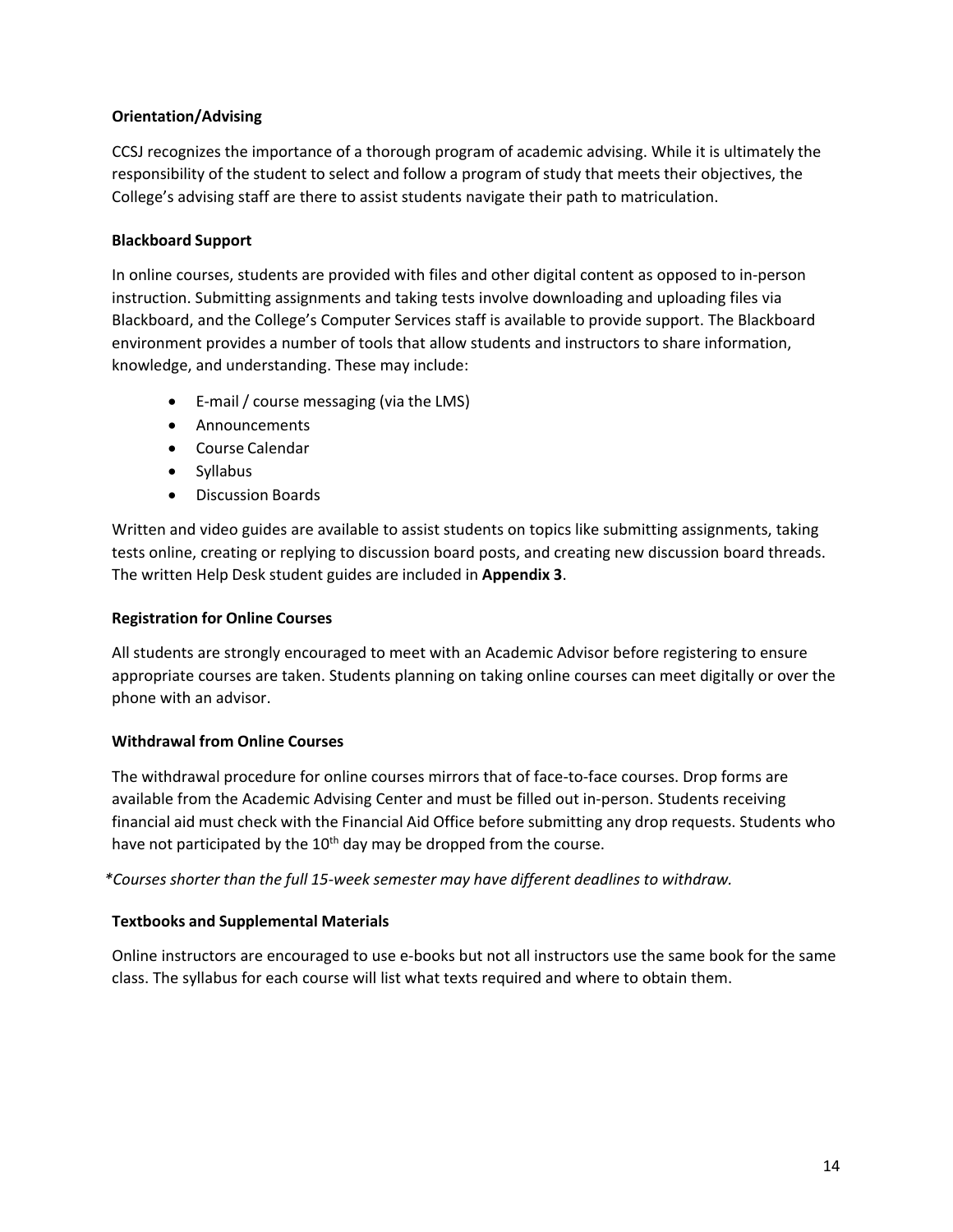## **ADA and Disability Services**

Post‐secondary students with disabilities are guaranteed access to college programs and services by Section 504 of the Rehabilitation Act of 1973 and Title II of the Americans with Disabilities Act.

CCSJ will provide reasonable accommodations for students diagnosed with learning, physical, and/or medical disabilities. Students wishing to obtain accommodations must provide acceptable documentation of a need and complete a Disability Services Intake Form. Students are to strive to adhere to set deadlines so that accommodations can be in place in time for the start of the semester. Questions about the process or how to complete a request can be directed to CCSJ's Academic Disability Services office.

# **Academic Integrity**

CCSJ College treats ethical violations affecting course work with the utmost seriousness. Cheating of any kind will result in an Academic Penalty and may result in further disciplinary action. This is especially important for online courses; that is why CCSJ uses an online plagiarism prevention service called SafeAssign. This proprietary database identifies papers containing unoriginal material and acts as a powerful deterrent to stop student plagiarism before it starts and identify it when it does occur.

Online courses will follow the same Academic Integrity and Plagiarism policies governing student work as presented in CCSJ's Student Code of Conduct, with one addendum: For online courses an enrolled student allowing another person to sign into an online course under their log in and password with the intention of participating as the enrolled student or submitting work not completed by the enrolled student will also be grounds for an instructor to cite the enrolled student for academic dishonesty.

# **Strategies to Prevent Online Cheating**

Despite the perception an online format makes it easier for students to cheat, actual research on whether or not this is actually the case has been unclear. Evidence for less cheating, more cheating, and equivalent amounts of cheating across formats are all available. Regards of its frequency, the ways to cheat in an online course can change just as quickly as the technology being used to delivera course.

There are some general strategies that can be used to make it more difficult to cheat successfully, however:

- Build assignments with specific components and use references that are not easily copied.
- Require proof of process: students need to show how their work on an assignment evolved over time through drafts or communication with group members.
- Require copies of sources, regardless of assignment length or format.
- Make it clear through the syllabus that academic dishonesty in any form will not be tolerated and share any instances where you think it may have happened with the VPAA and Student Services offices.

It's an older reference, but more on specific resources that are available to instructors can be foundin a great article by Rosemary Talab, "A Student Online Plagiarism Guide: Detection and Prevention Resources."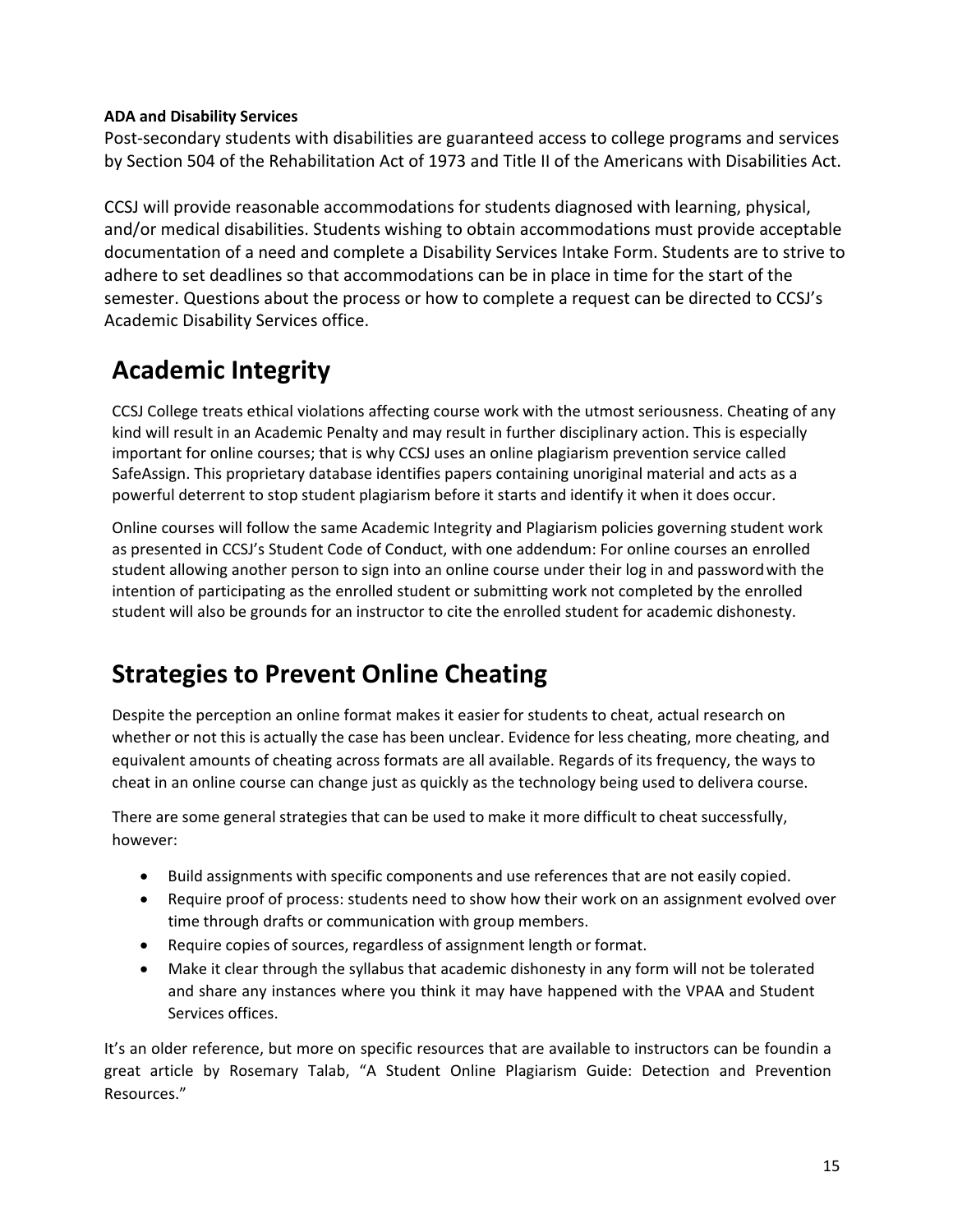Talab, R. (2004). A Student Online Plagiarism Guide: Detection And Prevention Resources. *Techtrends: Linking Research & Practice To Improve Learning*, *48*(6), 15‐18.

Finally, a paper submitted to the 2007 "Technology, Colleges & Community Worldwide Online Conference" by Anita M. Krask of Lakeland Community College has an impressive list of resourcesthat can be used to help prevent academic dishonesty, as well as in interesting exploration of thetopic: http://etec.hawaii.edu/proceedings/2007/krsak.pdf (retrieved 9.11.15).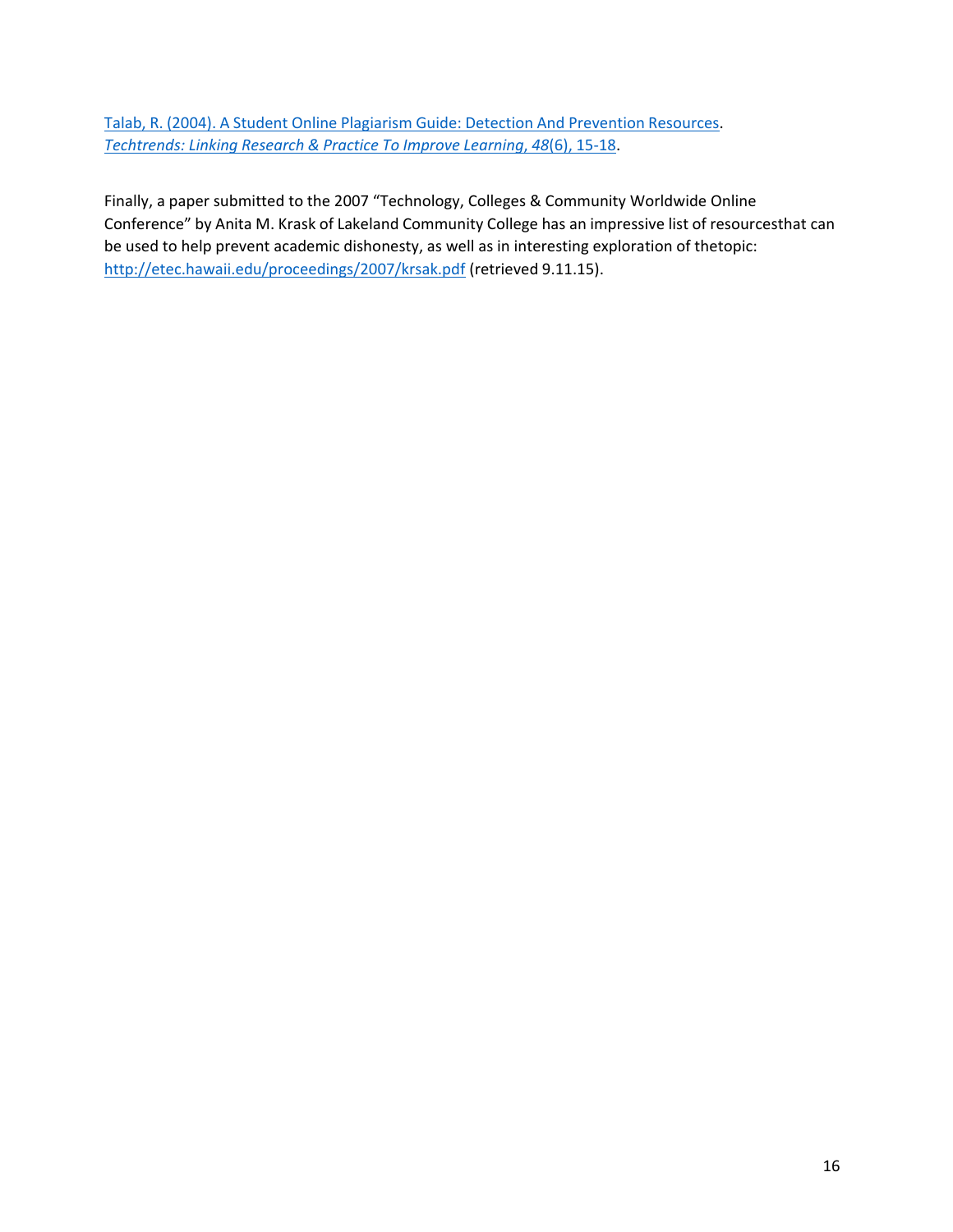# **APPENDIX 1: Best Practices Resources**

Abel, R. (2005). Implementing Best Practices in Online Learning. *EDUCAUSE Quarterly*, *28*(3), 75‐77

Fish, W. W., & Wickersham, L. E. (2009). BEST PRACTICES FOR ONLINE INSTRUCTORS: Reminders. *Quarterly Review Of Distance Education*, *10*(3), 279‐284.

Illinois Community Colleges Online (ILCCO): http://www.ilcco.net/ILCCO/

Illinois Online Network (ION) pedagogy resources: http://www.ion.uillinois.edu/resources/tutorials/pedagogy/instructorProfile.asp

Irlbeck, S. A. (2008). Implementation of Best Practices for Online Teaching and Learning in an Online Institution. *Performance Improvement*, *47*(10‐), 25‐29.

Network of IL Learning Resources in Community Colleges (NILRCC): http://www.thencat.org/PCR.htm

PEW Grant program: http://www.thencat.org/PCR.htm

Powers, J. D., Bowen, N. K., & Bowen, G. L. (2011). Supporting Evidence‐Based Practice in Schools with an Online Database of Best Practices. *Children & Schools*, *33*(2), 119‐128.

Rizopoulos, L. A., & McCarthy, P. (2009). Using Online Threaded Discussions: Best Practices for the Digital Learner. *Journal Of Educational Technology Systems*, *37*(4), 373‐383.

Talab, R. (2004). A Student Online Plagiarism Guide: Detection And Prevention Resources. *Techtrends: Linking Research & Practice To Improve Learning*, *48*(6), 15‐18.

Western Cooperative for Educational Telecommunications. "Best Practices for Electronically Offered Degree and Certificate Programs." In L. Foster, B.L. Bower, and L.W. Watson (eds.), ASHE Reader: Distance Education: Teaching and Learning in Higher Education. Boston: Pearson, 2002.

Wolf, P. D. (2006). Best Practices in the Training of Faculty to Teach Online. *Journal Of Computing In Higher Education*, *17*(2), 47‐78.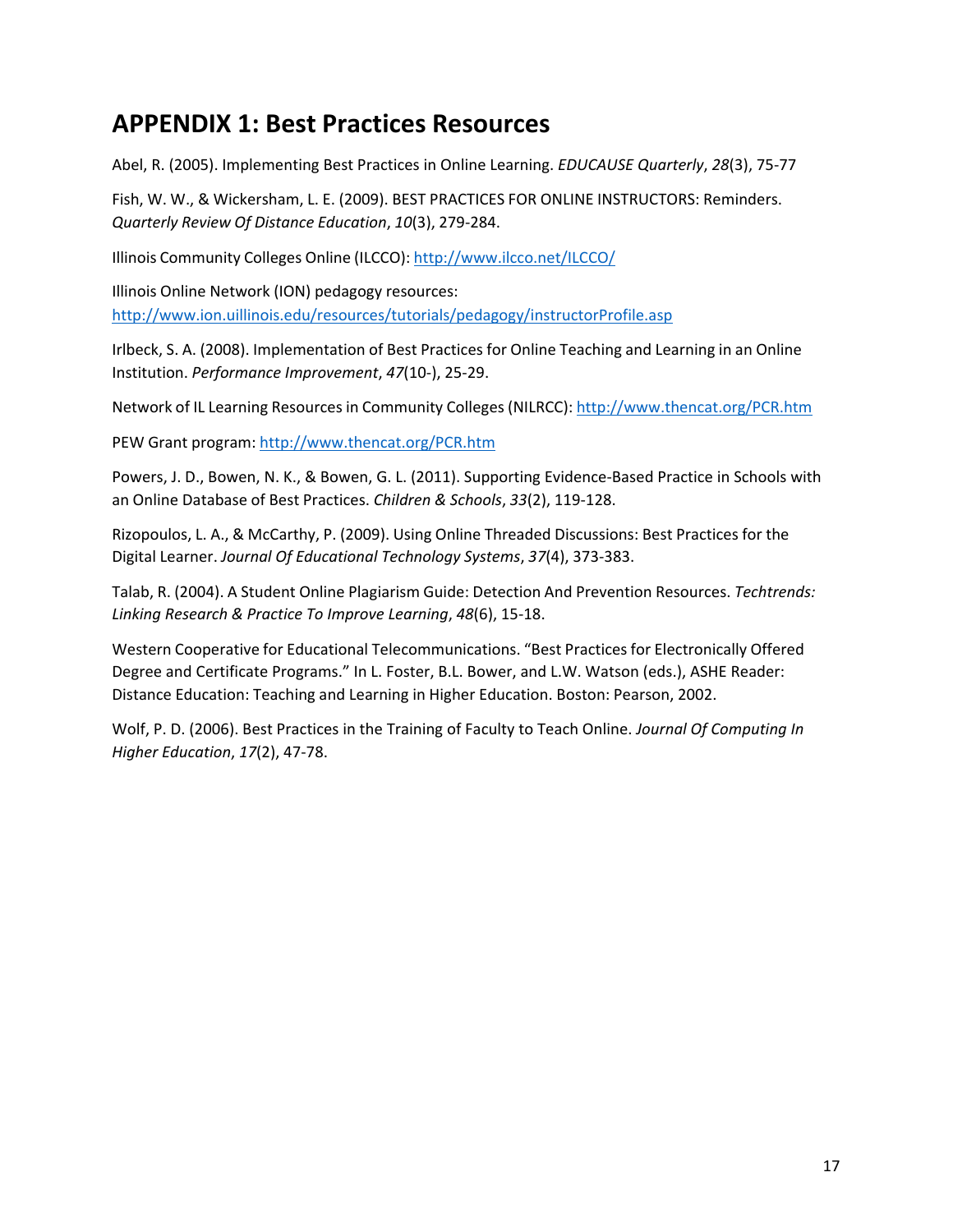# **APPENDIX 2: Blackboard New Semester Checklist**

*New Semester Checklist*

- obtain a CCSJ College network account
- try to log into the Wave Portal
- reach out to the Computer Services Helpdesk to get account created for Blackboard if step two failed
- log into Blackboard and check for listed courses
- contact your academic advisor for issues with missing courses
- contact the Director, Academic Resources Center for merging multiple course sections of a course
- import course cartridge or copy course content from previous courses you taught in Blackboard
- consult with the Director, Academic Resources Center for course development or Blackboard course design features.
- take Blackboard training tutorials and workshops
- when the new semester is approaching, check course properties to make sure your course has been made available to view by your students.
- compare your MyCCSJ class roster with enrolled student users in your Blackboard classes, contact Computer Services Helpdesk for any missing students
- contact the Director, Academic Resources Center to add additional access for teaching assistant, department chairs, etc.
- notify your students the availability of your course in the Blackboard.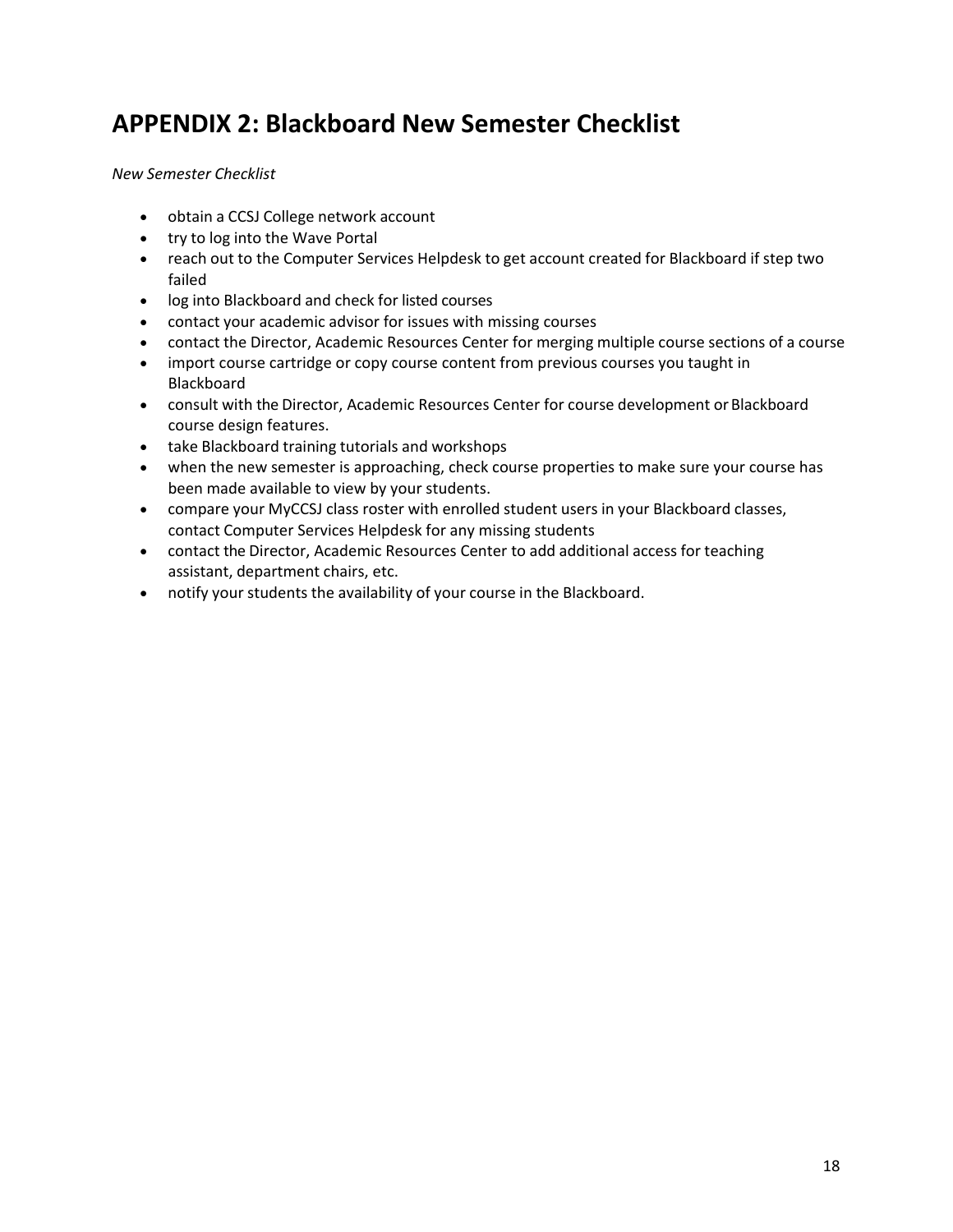# **APPENDIX 3: Blackboard Student Guide**

#### **Communicative Tools**

Communication is essential to student success and understanding and Blackboard has a number of tools to help you communicate with your professors. Below are listed a few of the most common communicative tools used by teachers and how you can utilize them to get assistance or ask questions. *Please note, a teacher may not use every single one of these tools.*

#### **Messages and Email**

Perhaps the most fundamental communicative tools would be the Messages or Email functions of Blackboard. These options allow you to send and receive emails and messages securely to either your teacher, individual students, or groups of students.

These two tools are very similar in many ways with one major difference. Messages are an internal to your Blackboard course, and to check your messages you must log into Blackboard. On the other hand Email is partially external to Blackboard and while you can send emails from your Blackboard course, you must log into your external email (your CCSJ.edu email account by default) to check for messages.

#### **Announcements**

The announcements tool is a great place to check for class-wide announcements, alerting you of new lessons, assignments, or educational tasks to be completed.

#### **Course Calendar**

Another tool that has been used effectively by a number of faculty at CCSJ is the course calendar tool. Through this tool you can view a calendar visible to all members of the class which announces important lectures, class assignments, due dates, and events. This tool is great for helping understand how the course is arranged and can help you to plan their time accordingly to meet the deadlines and obligations of the course.

#### **Syllabus**

Whenever entering a fully online Blackboard course, it is vital to find an entry point where you can get an overview of both the requirements and expectations of the course. A syllabus is a great place tool to achieve this end, and oftentimes is the first source where students can begin to understand what is expected of them at the outset of a course.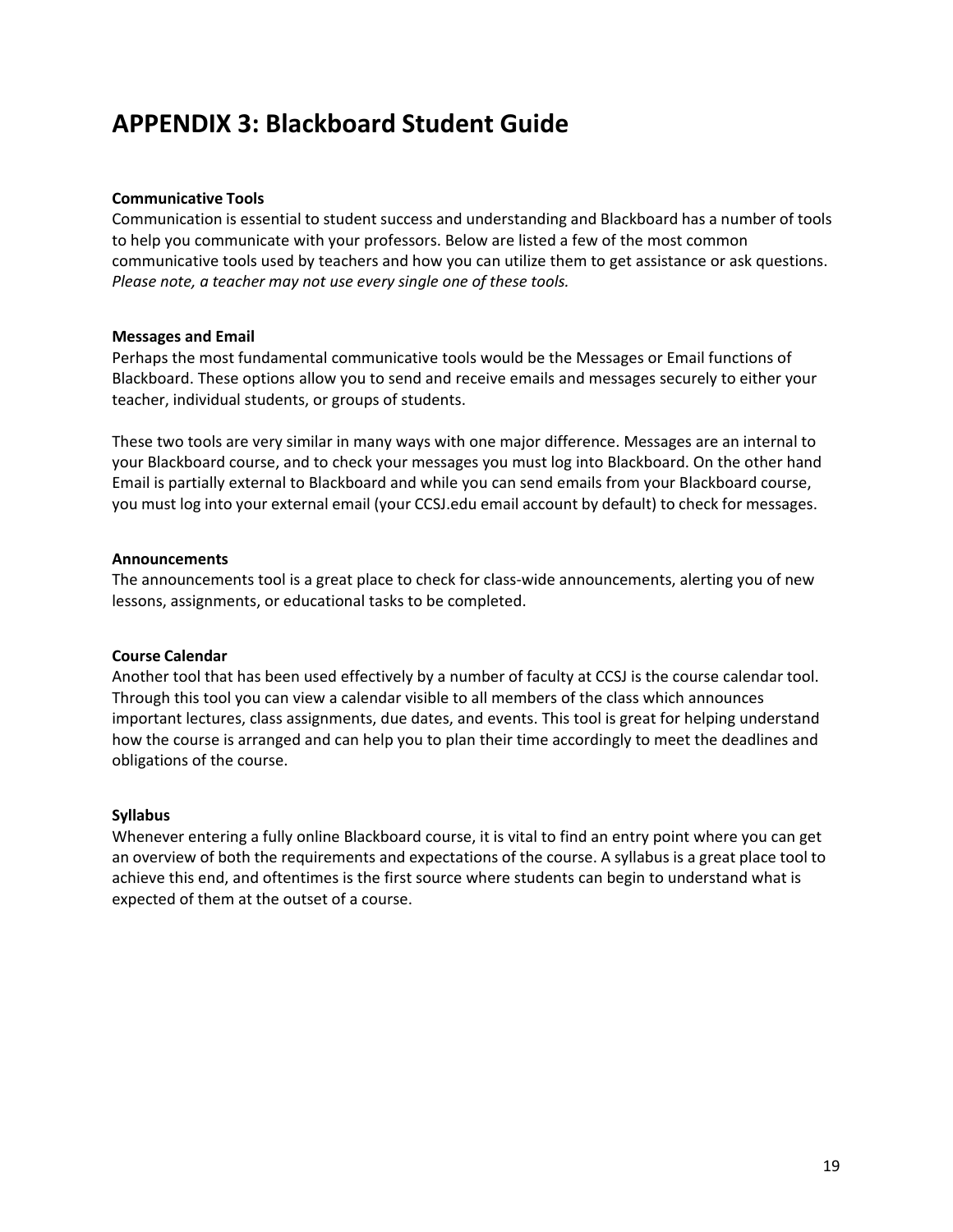#### **The Discussion Board**

In traditional classroom courses, much of the learning that takes place is done through in‐class discussions between students and their teacher. In Blackboard, this still happens to be the case, except these discussions are done online through the *Discussion Board* tool rather than in the classroom. For this reason, the *Discussion Board* is heavily used in nearly every class and provides an area in which students and their teachers can discuss lessons, ask questions, and share their thoughts and opinions with others.

The *Discussion Board* essentially works like a standard online forum. To access this resource, simply click on the *Discussion Board* option in the *Course Menu*. After doing so, you will come to a screen that lists all the *Forums* available in the *Discussion Board*. *Forums* are places in which discussions on a topic or assignment are taking place. To access a *Forum*, simply click on it. After doing so, you will see a listing of the *Threads* of discussion in the *Forum* you have selected. *Threads* are the actual discussions and conversations that are taking place. To enter a thread to see what other students have posted, simply click on the title of the thread. Or to create a new thread of discussion, simply click *Create Thread*. After doing so, you will see a list of all the students who have posted their thoughts in the thread. To read what each student wrote, click on their name to display their actual words. If you would like to reply to their thoughts, click on reply. Then type in your message in the text box and click submit.